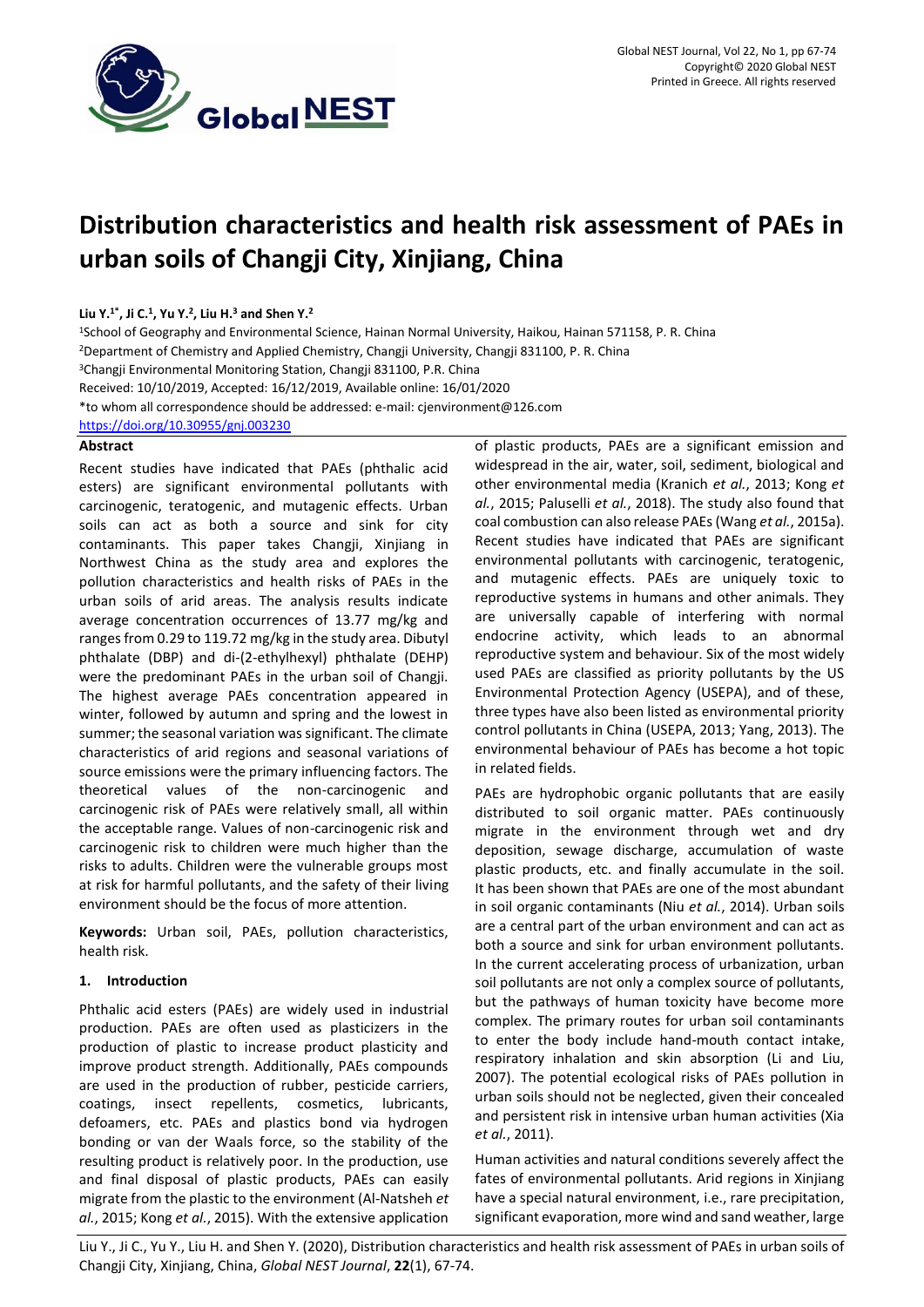temperature differences between day and night. The urban soils in arid regions also have the characteristics of strong alkalinity and rich phosphorus content (Li and Liu, 2007). Most studies on soil PAEs focus on cropland systems, and less on urban soils (Zeng *et al.*, 2009; Niu *et al.*, 2014; Li *et al.*, 2015; Sun *et al.*, 2016; Wang *et al.*, 2015b). At present, the environmental behavior of urban soil PAEs and its influencing mechanism are still unclear, and relevant research on arid areas have not been reported. Therefore, the characteristics of PAEs pollution and its health risk assessment in urban soils in Xinjiang arid region have certain theoretical value and regional characteristics.

## **2. Materials and methods**

## *2.1. Overview of research area*

Changji (86°24′–87°37.0′ E, 43°06′–45°20′ N) is in the northwestern part of China, in the centre of the Eurasian continent and is a relatively new city. As the satellite city of Urumqi (capital of Xin jiang, China), it has a typical continental arid climate. Recently, the Chinese government's western development policy has promoted the rapid urbanization. In this paper, Changji City was taken as the study area. Dimethyl phthalate (DMP), diethyl phthalate (DEP), di-n-butyl phthalate (DBP), di(2-ethylhexyl) phthalate (DEHP) were selected as the target pollutants, which were listed as priority pollutants by the USEPA and have relatively high detectable contents in environmental medium. This study aimed to investigate the PAEs pollution characteristics and health risks in urban soils.

## *2.2. Sample collection*

Sampling was based on urban functional areas and the microenvironment in Changji City. According to land uses, the city was divided into heavy traffic, industrial and residential/educational areas. Five sampling points were selected and arranged in each of the above three functional areas, and a total of 15 sampling points were set. The 0–2 cm part of the surface layer of the soil was collected. Each point adopted the multi-point mixing method. The specific collection situation of the multi-point mixing method was as follows: Set a center point for each sampling point, and 6–7 point samples were collected around the center point, and then equal and uniformly mix to represent a sample. The soil samples were collected month by month and 15 samples per month were collected. There are 180 samples which were collected for this research. The sampling period was from March 2016 to February 2017. In the sampling process, sampling was conducted to avoid any plastic products and simultaneous recordied meteorological conditions, traffic, flow and other sampling microenvironment.

#### *2.3. Sample analysis*

#### *2.3.1. Main instruments and reagents*

The main instruments were as follows: a SHIMADZU GC-2010 gas chromatograph (GC), a RE-52AA rotary evaporator and HY-CXJ-type high-power ultrasonic cleaner. Four pure standard samples of DMP, DEP, DBP, DEHP and surrogate standards, consisting of 500 g·ml<sup>-1</sup> each of DBP and DEHP (Aldrich Chemicals, Gillingham, UK) were used. Benzyl benzoate, which was used as the internal standard, was acquired as a solid of 99% purity (Aldrich Chemicals, Gillingham, UK). Anhydrous sodium sulfate was baked at 420 °C for 12 h and stored in sealed glass jars. The filter paper was extracted with methanol and n-hexane with the Soxhlet extractor for 72 h before use. Water was filtered by Milli-Q and double distilled. All organic solvents used were of analytical grade and redistilled using a glass system. Laboratory glassware was soaked overnight in  $K_2$ CrO<sub>7</sub>/H<sub>2</sub>SO<sub>4</sub> solution, washed with tap water and redistilled water, baked at 300 °C for 12 h, and then rinsed with acetone and n-hexane.

## *2.3.2. Experimental methods*

The samples were dried in a dry, ventilated place and passed through a 40-mesh screen to remove impurities and large particles and then passed through a 200-mesh sieve after drying to be extracted. Each soil sample was weighed to 2 g using an analytical balance. The samples were wrapped in qualitative filter paper and placed in a Soxhlet extractor. The samples were extracted with hexane and acetone (1:1) for 8 h with the temperature controlled at 74.5 °C. The resulting solution was extracted with Floris cartridges to remove macromolecular organics and impurities. Moreover, the filtered solution was dried with nitrogen. Normal hexane was added to give a 1 mL test solution.

The PAEs were determined using Hydrogen Flame Gas Chromatography. The working conditions of the GC were as follows: the temperature of the vaporization chamber was 260 °C, the detector was a hydrogen flame ionization detector (FID) at a temperature of 260 °C. The nitrogen carrier gas, hydrogen gas, and air (all ≥99.999%) were kept at constant speeds of 30 mL/min, 40 mL/min, and 400 mL/min, respectively. The extracted samples were injected into the GC in split mode with a split ratio of 9:1. The injection volume was 1.0 μL, and the temperature was increased from 120 °C to 260 °C.

#### *2.3.3. Quality assurance and quality control*

The results showed a good linear relationship, and the correlation coefficients of the four PAEs were all greater than 0.998. The detection limits of the DMP, DEP, DBP and DEHP standards were between 0.008 and 0.025 mg/L. To test the method precision, the determination of the 50 μg/mL mixed standard solution concentration was repeated five times. Among them, the relative deviations of DMP, DEP, DBP and DEHP were 2.0%, 1.6%, 2.2% and 4.2% respectively, both less than 5%. To ensure the reliability of the experimental data, the same sample was used for parallel determination, with a deviation threshold not to exceed 5%.

## **3. Results and discussion**

#### *3.1. Concentration of PAEs and its influencing factors*

When only these four PAEs were monitored, the average PAE concentration in the Changji City soil was 13.77 (0.29–119.72) mg/kg. Among them, average concentrations of DMP, DEP, DBP and DEHP in the soil were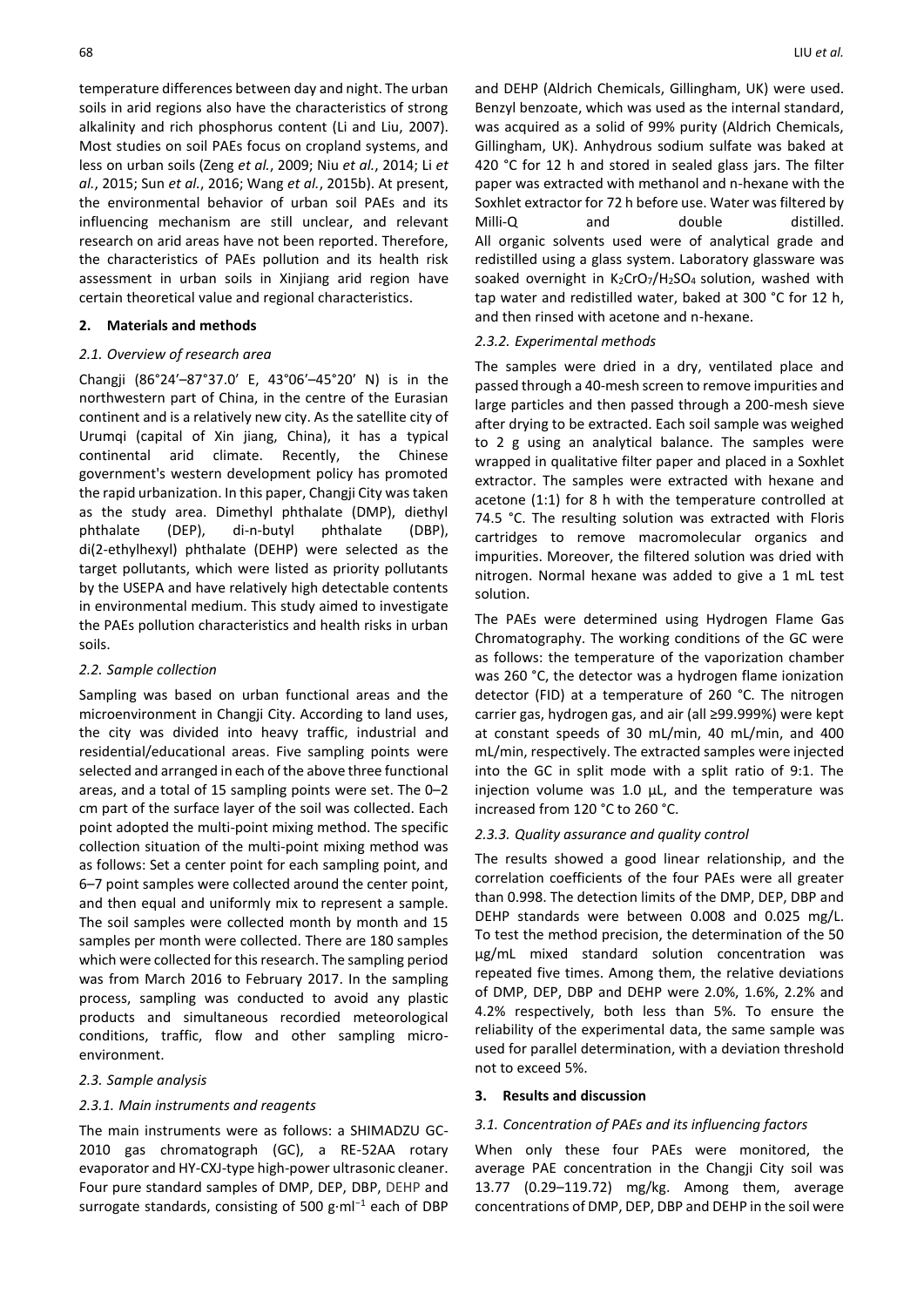0.87(ND -5.75) mg/kg, 1.53 (ND -11.18) mg/kg, 9.72 (0.15– 102.36) mg/kg, 1.66 (ND-15.12) mg/kg. Respectively (Figure 1). DBP detected the highest proportion of four kinds of PAEs, followed by DEHP, and DMP content is relatively minimum. Relative to other PAEs, The total amount of DBP and DEHP are the most commonly used plasticizers, accounting for 50–60% of all plasticizers (Xia *et al.*, 2011; Adeniyi *et al.*, 2011). Thus, the emissions of these two PAEs in the urban environment are relatively large. Compared with other PAEs, DBP and DEHP belong to middle and high molecular weight PAEs with longer molecular chain, larger octanol-water partition coefficient and weaker activity. These PAEs are not easily degraded by microorganisms in the soil and do not migrate as quickly via runoff and leaching and hence rapidly accumulate in the soil. DMP, DEP molecular weight is relatively small, short alkyl chain, the migration speed is faster and more volatile (Zeng *et al.*, 2009; Niu *et al.*, 2014; Wang *et al.*, 2015b; Langer *et al.*, 2010). These factors might be the reason why DBP and DEHP were the primary PAE pollutants in the urban soil.

Presently, there is no control standard for PAE soil pollution in China. Therefore, this study was based on the control criteria for PAEs in the United States soils (USEPA, 2013). In this study regions, DMP, DEP, DBP and DEHP in the urban soil samples exceeded this standard by varying degrees, DMP, DEP and DBP were exceeded the standard serious, particularly DBP which exceeded the standard by three orders of magnitude. Although the DMP, DEP and DEHP concentrations did not exceed the United States governance standards, DBP significantly exceeded the governance standards. PAEs pollution problems should arouse the concern of the relevant management (Table 1).

The PAEs content found in Changji was much higher than that in other cities in China, e.g., Beijing, Tianjin and Anshan (Table 1). The sampling time for Changji City was later than that in the other cities, so PAEs had accumulated in the soil for a longer time. Additionally, the Changji samples were collected during four seasons, so these PAE concentrations represent the annual average value. The samples from Beijing, Tianjin and Anshan were collected in summer, and these three cities are in temperate monsoon climate regions. In these regions, summer rainfall is plentiful and easily forms runoff. Runoff scouring exacerbates the migration of PAEs into the aquatic environment. Especially in summer, soil PAEs are more volatile, and these summer PAEs concentrations represented these cities' annual mean values, which might result in the artificially low PAE concentrations for these cities. The DEHP concentration in Guangzhou was about ten times that in Changji City. Guangzhou is an important industrial base in China and a comprehensive industrial manufacturing center in South China.

Light industry is more developed, cosmetics, plastics and rubber production and other industries scale were larger, This might be the main reason that led to the large emissions of overall PAEs.

It is found that in addition to DMP, the Changji urban soil PAEs content was much higher than that of domestic agricultural soils. This result is consistent with other studies (Xia *et al.*, 2011; Zeng *et al.*, 2009). Urban soils are characterized by a high organic matter content (Li and Liu, 2007). The soil organic matter content has a significant effect on the soil adsorption capacity of PAEs, which increases with the increase of organic matter content (Yang, 2013). Additionally, the PAEs in agricultural soil are primarily from sewage and agricultural plastic film, while the PAEs in an urban environment are more complex and their emissions larger. Wang *et al.* study also shows that the river bank deposits, PAEs content riverbank sediments in urban areas is much higher than suburban and rural (Sun *et al.*, 2016; Wang *et al.*, 2014). This discrepancy indicates that urbanization significantly increases PAE emissions in the local environments. This factor are also the primary reason that the PAE content in the urban soil was higher than that agricultural soil.



**Figure 1.** Concentration of PAEs

#### *3.2. Seasonal variation of PAEs and its influencing factors*

The concentrations of Σ4PAEs in spring, summer, autumn and winter were 3.05 mg/kg, 2.19 mg/kg, 8.89 mg/kg and 46.76 mg/kg, respectively. The concentration of Σ4PAEs was highest in winter, followed by autumn and spring, and minimum content in summer (Figure 2). Four seasons change in Xinjiang are obvious, the winter was very cold, and there was a heating period during the autumn, winter and spring, starting from October of the year to the end of next year April, for up to six months or more. The primary heating method in Changji relies on coal combustion and the coal-burning process can release PAEs to the environment (Wang *et al.*, 2015a). During the winter, the low temperatures were not conducive to PAEs volatilizing from the soil. Further, winter is the season with the least precipitation, and the precipitation was solid. Combined with the low temperatures, runoff erosion of soil PAEs and deep penetration to the soil does not easily occur during winter. These might be the reasons that the concentration of Σ4PAEs was highest in winter.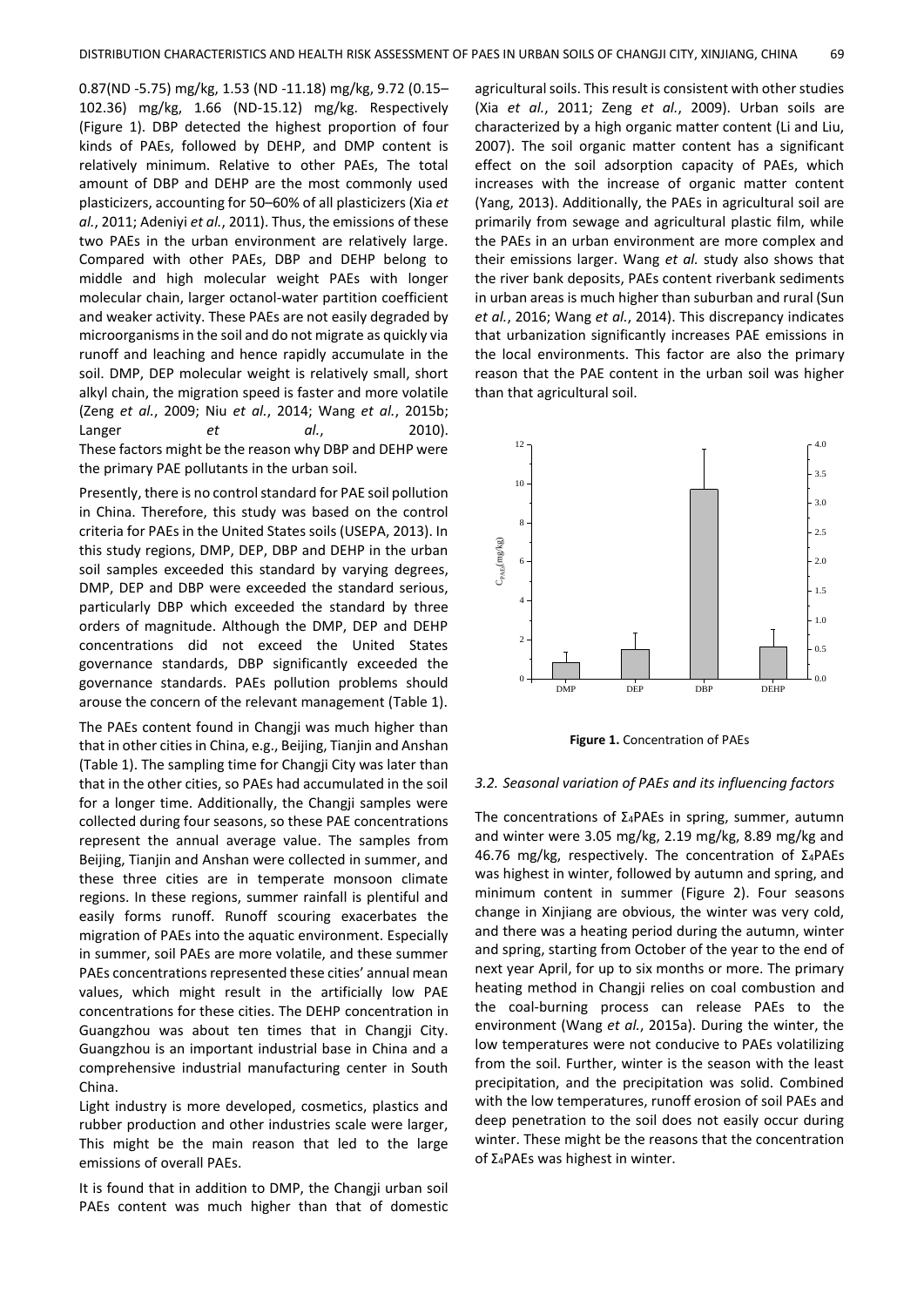# **Table 1.** Distribution of PAEs in Chinese soils (mg/kg)

|                      | <b>Sampling Location</b> | <b>DMP</b>               | <b>DEP</b>            | <b>DBP</b>            | <b>DEHP</b>           | Sample year | Data sources        |
|----------------------|--------------------------|--------------------------|-----------------------|-----------------------|-----------------------|-------------|---------------------|
| Control standards    |                          | 0.02                     | $7.10 \times 10^{-2}$ | $8.10 \times 10^{-2}$ | 4.35                  | Soil types  | (USEPA, 2013)       |
| Governance standards |                          | 2.0                      | 7.1                   | 8.1                   | 50                    |             | (USEPA, 2013)       |
|                      | Changji, Xinjiang        | 0.87                     | 1.53                  | 9.72                  | 1.66                  | 2015        | This Research       |
|                      | Tianjin                  | $1.50 \times 10^{-3}$    | $6.67 \times 10^{-3}$ | 0.37                  | 0.42                  | 2008        | (Zhu et al., 2012)  |
| Urban soil           | Anshan, Liaoning         | $6.67 \times 10^{-3}$    | $7.83 \times 10^{-3}$ | 0.59                  | 0.43                  | 2008        | (Zhu et al., 2012)  |
|                      | Beijing                  | $6.18 \times 10^{-3}$    | $1.27 \times 10^{-3}$ | 0.99                  | 0.14                  | 2008        | (Xia et al., 2011)  |
|                      | Guangzhou                | $\overline{\phantom{0}}$ |                       | 1.80                  | 14.8                  | 2005        | (Zeng et al., 2009) |
| Agricultural soils   | China                    | $1.48 \times 10^{-2}$    | $2.79 \times 10^{-3}$ | $6.58 \times 10^{-2}$ | $8.21 \times 10^{-1}$ | 2013        | (Niu et al., 2014)  |

# **Table 2.** Health risk assessment parameters of PAEs

| <b>Parameters</b> | <b>Physiological parameters</b>          | Unit               | Value                                                                                 | Data sources                   |  |
|-------------------|------------------------------------------|--------------------|---------------------------------------------------------------------------------------|--------------------------------|--|
|                   | <b>Concentration of Soil PAEs</b>        | mg/kg              | Average value                                                                         | This research                  |  |
| <b>IngR</b>       | Percentage of pathways through ingestion | mg/d               | 200 (child) 100 (adult)                                                               |                                |  |
| <b>InhR</b>       | Inhalation frequency                     | $m^3/d$            | 7.63 (child) 20 (adult)                                                               |                                |  |
| EF                | <b>Exposure frequency</b>                | d/a                | 180                                                                                   |                                |  |
| ED                | Exposure time                            |                    | 6 (child) 24 (adult)                                                                  |                                |  |
| SA                | Exposure to skin surface area            | cm <sup>2</sup>    | 2800 (child) 5700 (adult)                                                             | (USEPA, 2011)                  |  |
| <b>SL</b>         | Skin adhesion                            | mg/cm <sup>2</sup> | 0.2 (child) 0.07 (adult)                                                              |                                |  |
| ABS               | Skin absorption factor                   | 1/d                | 0.1                                                                                   |                                |  |
| <b>BW</b>         | Mean body weight                         | kg                 | 15 (child) 70 (adult)                                                                 |                                |  |
| AT                | Mean exposure time                       |                    | ED $\times$ 365 (non-carcinogenic), 70 $\times$ 365 (Carcinogenic)                    |                                |  |
| <b>PEF</b>        | Surface dust content factor              | $m^3/kg$           | $1.3610^{9}$                                                                          | (Maxwell <i>et al.</i> , 1978) |  |
| $R_{\sf fd}$      | Reference dose                           | mg/kg·d            | $8.00 \times 10^{-1}$ (DEP), $1.0 \times 10^{-1}$ (DBP), $2.00 \times 10^{-2}$ (DEHP) | (USEPA, 1996, 2002)            |  |
| SF                | Carcinogenic slope                       | $(mg/kg·d)-1$      | $1.40 \times 10^{-2}$ (DEHP)                                                          |                                |  |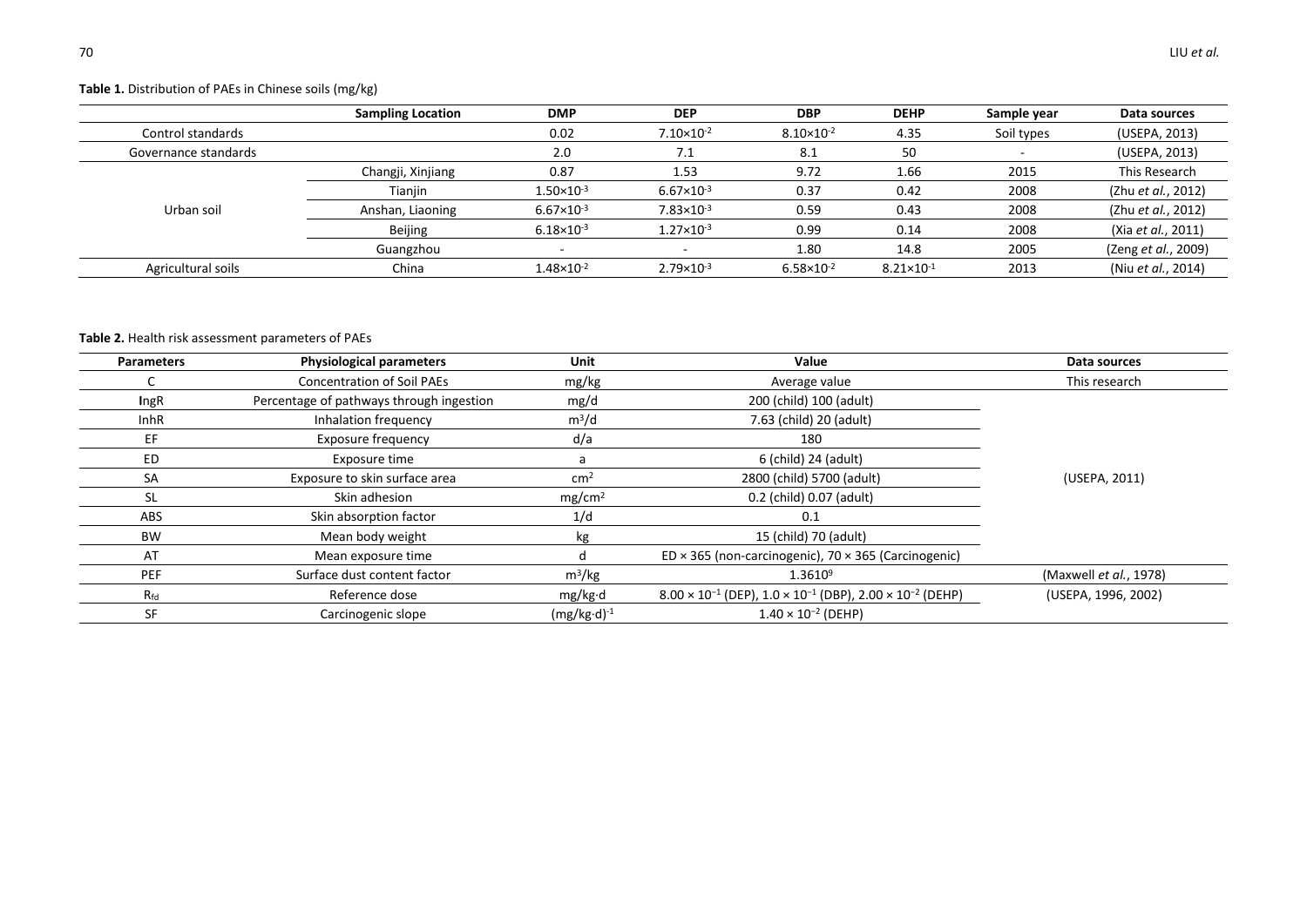During the spring and autumn, heating was just beginning or nearing completion, so less coal was burned, and PAE emissions were reduced. In addition, compared with winter, temperatures are relatively high in spring and autumn, and so did the volatilization of soil PAEs to the atmosphere. Compared with winter, there was an inevitable increase in precipitation in spring and autumn. Thus, the possibility of runoff formation also increases and causes runoff scouring and rainwater infiltration of PAEs into the soil. These factors raised the possibility of soil PAEs migrating to the water environment.

In summer, PAE emissions from coal-fired heating were missing. Concurrently, the highest temperatures occurred in Xinjiang, so the chance of PAEs volatilizing from the soil into the atmosphere are maximized. The precipitation also reached a maximum for the year, increasing runoff scouring and rainwater infiltration, which might be the reason for the occurrence of the lowest soil PAE concentrations in summer. The seasonal variation of DBP and DEHP was consistent with Σ4PAEs, but the seasonal variation of DMP and DEP was not. This discrepancy may be related to the characteristics and seasonal variations in relevant sources of DMP and DEP (Langer *et al.*, 2010; Li *et al.*, 2016). Hu *et al.* found that soil PAEs with lower and higher molecular weights occur in different states, with significant differences in migration, transformation and bioavailability (Hu *et al.*, 2007).

Studies show that there are distinct seasonal variations of ΣPAEs in farmland (agricultural soil), but that concentrations are highest in summer, contrary to the seasonal variation of urban soil (Wang, 2015). There were a large number of plastic film left in the facility farmland. During summer, the temperature reaches the highest of the year, and the temperature of the plastic film in the soil. This factor leads to a substantial reduction of the bond strength between the plastic molecules and PAEs. The accelerated release of PAEs in the mulch film plays a major role in PAEs enrichment in the soil. The PAEs from differences sources was the reason why the variation of PAEs concentration seasonal variation in urban soil and farmland soil are primarily.



**Figure 2.** Seasonal variation of PAEs

## *3.3. Health risk assessment*

To evaluate the toxicity of PAEs, scholars had evaluated the exposure and health risks of PAEs in the atmosphere, water and other environmental media (Niu *et al.*, 2014; Wang *et al.*, 2015b; Li *et al.*, 2016; Bui *et al.*, 2016). Among these evaluations, the risk assessment of soil is primarily for that in agricultural soil (Niu *et al.*, 2014; Duan *et al.*, 2010). There are few reports evaluating urban soils. Given the concealment and persistence of urban soil pollutants and the large urban population, it is urgent and necessary to conduct health risk assessments of PAEs in urban soils.

According to the migration cycles of urban soil surface pollutants in the environment, three exposure routes of urban soil PAEs to the human body were determined: hand-mouth contact intake, respiration inhalation, and direct skin absorption (Li and Liu, 2007). The health risk assessment of urban soil in the study area was conducted using the US EPA human exposure risk assessment model (USEPA, 2004). Health risks include carcinogenic and non-carcinogenic risks. DEHP is one of the more toxic PAEs. The global harmonized system of classification and labelling of chemicals (GHS) defines two types of carcinogens: one class of substances includes known carcinogens, and the other class includes substances that are suspected carcinogens*.* DEHP has been classified in the Category known to be a carcinogenic substance (Chang, 2011). DEHP has been banned from use in child care supplies, toys, cosmetics and medical devices (Bui *et al.*, 2016; Buzek and Ask, 2009). The high toxicity and low degradability of DEHP mean more focus should be on its health risk (Bui *et al.*, 2016; Sampson and De Korte, 2011) The PAEs were divided into non-carcinogenic (DEP, DBP and DEHP) and carcinogenic (DEHP) categories; DEHP was classified as both a non-carcinogen and a carcinogen to evaluation it. There were no sound DMP evaluation parameters. Therefore, the evaluation in this study was only for DEP, DBP, and DEHP.

#### *3.3.1. Calculation of exposure dose*

The exposure dose was calculated according to the soil concentration and exposure route of PAEs as follows:

Hand-mouth contact intake:

$$
D_{\text{ing}} = C_{\text{(PAEs)}} \times \frac{\text{IngR} \times \text{EF} \times \text{ED}}{\text{BW} \times \text{AT}} \times 10^{-6}
$$
 (1)

Respiration inhalation:

$$
D_{\text{inh}} = C_{(PAEs)} \times \frac{\text{InhR} \times \text{EF} \times \text{ED}}{\text{PEF} \times \text{BW} \times \text{AT}}
$$
(2)

Direct skin absorption:

$$
D_{\text{der}} = C_{(PAEs)} \times \frac{SA \times SL \times ABS \times EF \times ED}{BW \times AT} \times 10^{-6}
$$
 (3)

where D is the exposure dose of each PAE and the other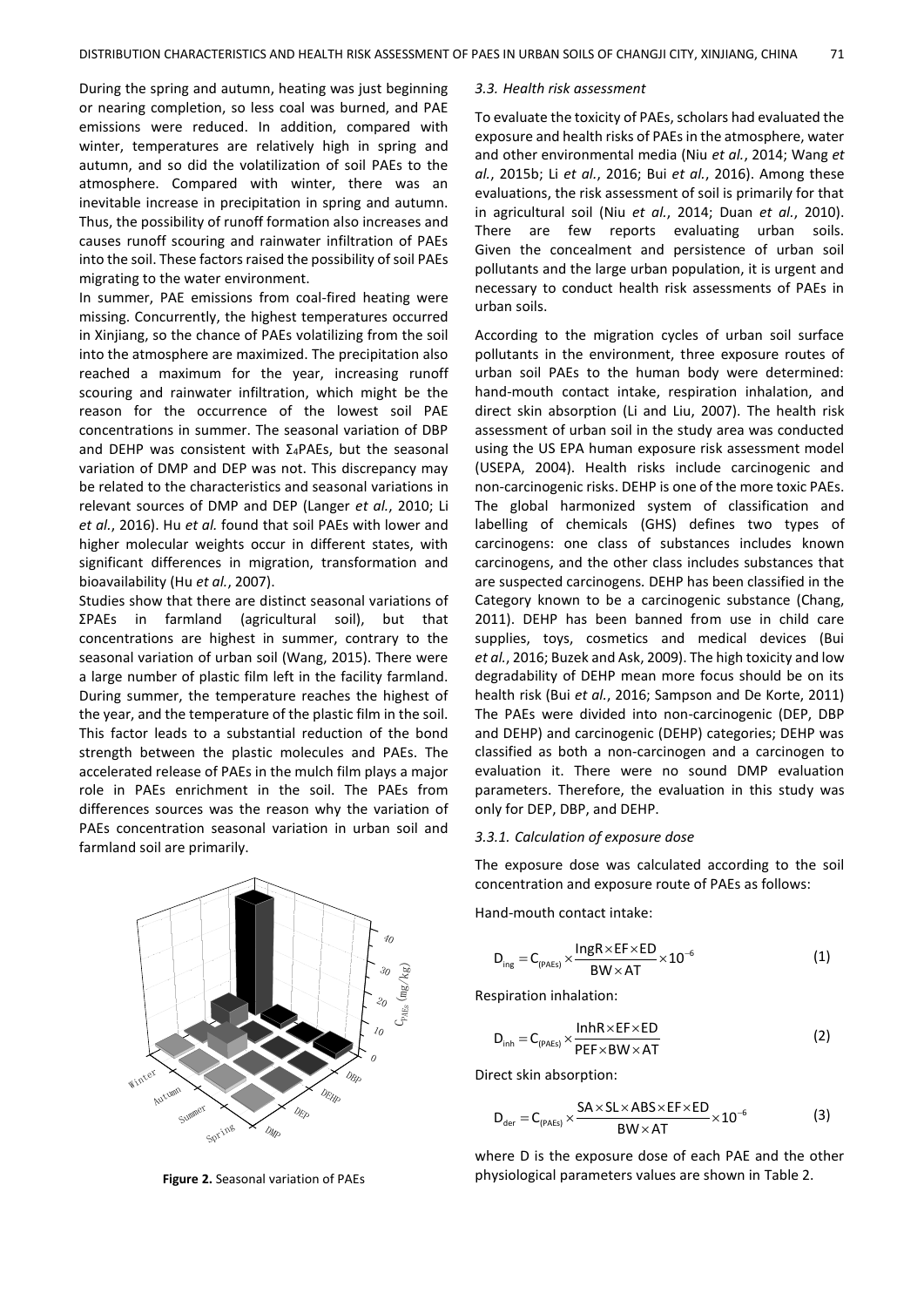#### *3.3.2. Non-carcinogenic risk assessment*

To obtain the noncarcinogenic contaminants Hazard Index, the non-carcinogenic contaminant exposure dose is divided by the reference dose:

$$
HI = \sum \left(\frac{D}{R_{fD}}\right)
$$

where  $R_{fD}$  is the reference dose (Table 2) and HI is the total non-carcinogenic hazard index, it meaning the integrated non-carcinogenic risks of the pollutants multiple exposure pathways. When the calculation result is less than 1, the risk is considered low or negligible. If the result is greater than 1, it believes there is a non-carcinogenic risk (USEPA, 2004).

Non-carcinogenic risk assessment results are shown in Table 3. For adults, the non-carcinogenic risk of PAEs in urban soils was DBP> DEHP> DEP, and children's risk was characterized as DEHP> DBP> DEP. Although the average non-carcinogenic risk values of the three PAEs were all less than 1, total non-carcinogenic hazard index of DEHP and DBP were relatively higher. However, the non-cancer risk from PAEs to children was greater than to adults by approximately an order of magnitude. The primary reasons for this difference are that children's physical characteristics and living habits make them more likely to be exposed to pollutants and they are more sensitive to pollutants. Although the theoretical non-carcinogenic risk values of PAEs are within acceptable range, they may still

**Table 3.** Health risk assessment of PAEs in urban soils

be harmful to the health of susceptible people, Especially the maximum risk of DBP and DEHP has exceeded  $1 \times 10^{-3}$ for children. Children are even more Sensitive risk receptors, The safety of children's living environment should be the focus of attention.

#### *3.3.3. Carcinogenic risk assessment*

For carcinogenic substances, the exposure dose multiplied by the corresponding cancer slope factor (SF) results in the carcinogenic risk

$$
(\mathsf{Risk})_{\tau} = \sum (D \times SF)
$$

where SF is the carcinogenic slope (Table 2) and (Risk) $<sub>T</sub>$  is</sub> the total carcinogenic risk. This expression shows the variety of exposure pathways for pollutants in a comprehensive carcinogenic risk assessment and the probability of cancer in a population. (Risk) $<sub>T</sub>$  is not more</sub> than  $10^{-6}$  for the upper limit of acceptable cancer risk (USEPA, 2004).

In the carcinogenic risk assessment shown in Table 3, the average carcinogenic risk for DEHP in adults and children was below  $10^{-6}$ , within the acceptable safety range. Meanwhile, the average carcinogenic risk for DEHP in children was much higher than that for adults. Specifically, the greatest cancer risk value was more than  $10^{-7}$ . Therefore, the DEHP may be a health hazard to children and other susceptible populations so the potential cancer risk should not be ignored.

| Child                 |            | <b>DEP</b>            | <b>DBP</b>    | <b>DEHP</b>          |
|-----------------------|------------|-----------------------|---------------|----------------------|
|                       |            | $1.61 \times 10^{-5}$ | $8.71 \times$ | $5.45 \times$        |
|                       | Ave        |                       | $10^{-4}$     | $10^{-4}$            |
| Non-carcinogenic risk | Max        | $8.8 \times 10^{-4}$  | $1.88 \times$ | $1.39 \times$        |
|                       |            |                       | $10^{-3}$     | $10^{-3}$            |
|                       | Ave        |                       |               | $1.69 \times$        |
|                       |            |                       |               | $10^{-8}$            |
| Carcinogenic risk     | Max        |                       |               | $1.55 \times$        |
|                       |            |                       |               | $10^{-7}$            |
| Adult                 | <b>DEP</b> | <b>DBP</b>            | <b>DEHP</b>   |                      |
|                       | Ave        | $1.90 \times 10^{-6}$ | $7.85 \times$ | $8.15 \times$        |
|                       |            |                       | $10^{-5}$     | $10^{-5}$            |
| Non-carcinogenic risk | Max        | $1.78 \times 10^{-5}$ | $1.01 \times$ | $7.5 \times 10^{-4}$ |
|                       |            |                       | $10^{-4}$     |                      |
|                       |            |                       |               | $7.84 \times$        |
|                       | Ave        |                       |               | $10^{-9}$            |
| Carcinogenic risk     | Max        |                       |               | $7.00 \times$        |
|                       |            |                       |               | $10^{-8}$            |

## **4. Conclusions**

(1) ∑PAEs content reached 13.77 (0.29–119.72) mg/kg, DBP and DEHP were the primary PAE pollutants in the Changji urban soil. Generally, PAE concentrations were higher in urban soils than in agricultural soils. As PAEs in an urban environment are more complex and are emitted in greater volumes and and higher organic matter concentration,

these primary might be the reason that the higher soil PAE content in urban soils.

(2) PAEs had obvious seasonal variations with the highest concentrations occurring in winter, followed by autumn and spring, while the lowest concentrations occurred in summer. The climatic characteristics of arid regions and the seasonal variation of emission sources were the primary influencing factors. Additionally, seasonal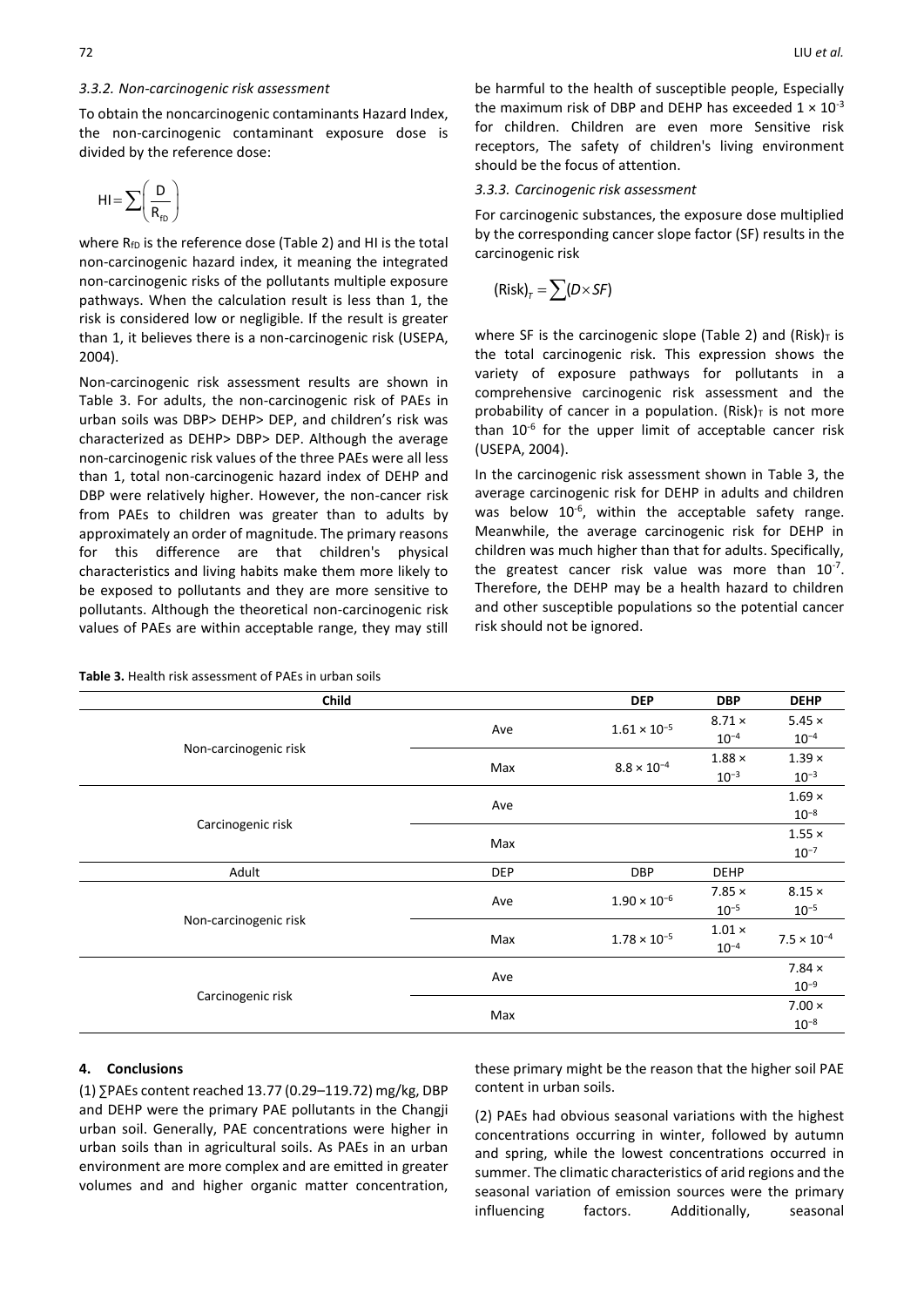variations in PAEs in urban soils were not consistent with those in agricultural soils, which were primarily due to the different soil PAEs sources.

(3) The average non-carcinogenic risk values of the three PAEs were all less than one. However, the risk value of DEHP and DBP were relatively higher. The non-cancer risk of PAEs to children was higher than the risk to adults by approximately an order of magnitude. DEHP average carcinogenic risk values were lower than  $10^{-6}$ , but the average carcinogenic risk of DEHP to children was much higher than the risk to adults. All the theoretical values of the non-carcinogenic and carcinogenic risk of PAEs were within the acceptable safety range. Nevertheless, PAEs may still be harmful to the health of children and other susceptible populations.

#### **Acknowledgements**

This research was supported by National Natural Science Foundation (41867060), Key Research and Development Program of Hainan Province (ZDYF2019131). Thank for the Chemistry and Applied Chemistry of Changji University and School of Geography and Environmental science of Hainan Normal University for their guidance on the analysis as well as Shi Junlin, Ding Li, Zhang Bo, Zhu Shuyi and the other students who assisted with the sampling work.

#### **References**

- Al-Natsheh M., Alawi M., Fayyad M. and Tarawneh I. (2015), Simultaneous GC–MS determination of eight phthalates in total and migrated portions of plasticized polymeric toys and childcare articles, *Journal of Chromatography B*, **985**, 103– 109.
- Blount B.C., Milgram K.E., Silva M.J., Malek N.A., Reidy J.A., Needham L.L. and Brock J.W. (2000), Quantitative detection of eight phthalate metabolites in human urine using HPLC-APCI-MS/MS. *Analytical Chemistry*, **72**(17), 4127–4134.
- Bui T.T., Giovanoulis G., Cousins A.P., Magnér J., Cousins I.T. and de Wit C.A. (2016), Human exposure, hazard and risk of alternative plasticizers to phthalate esters, *Science of the Total Environment*, **541**, 451–467.
- Buzek J. and Ask B. (2009), Regulation (EC) No 1223/2009 of the European Parliament and of the Council of 30 November 2009 on cosmetic products, Official Journal of the European Union L 342.
- Chang C. (2011), The Globally Harmonized System of Classification and Labelling of Chemicals.
- Duan Y., Meng X., Yang C., Pan Z., Chen L., Yu R. and Li F. (2010), Polybrominated diphenyl ethers in background surface soils from the Yangtze River Delta (YRD), China: occurrence, sources, and inventory, *Environmental Science and Pollution Research* **17**(4), 948–956.
- Hu X., Han Z.h., Liu B., Zhang F., Li F. and Wan W. (2007), Toxicity of Phthalate Esters (PAEs) and their distribution in the environment. *Environmental Science and Management*, **32**(1), 37–40.
- Kong L., Kadokami K., Wang S., Duong H.T. and Chau H.T.C. (2015), Monitoring of 1300 organic micro-pollutants in surface waters from Tianjin, North China, *Chemosphere*, **122**, 125–130.
- Kranich S.K., Frederiksen H., Andersson A.-M. and Jørgensen N. (2013), Estimated daily intake and hazard quotients and

indices of phthtalate diesters for young danish men, *Environmental Science & Technology*, **48**(1), 706–712.

- Langer S., Weschler C.J., Fischer A., Bekö G., Toftum J. and Clausen G. (2010), Phthalate and PAH concentrations in dust collected from Danish homes and daycare centers, *Atmospheric Environment*, **44**(19), 2294–2301.
- Li B., Wu S., Liang J., Liang W., Chen G., Li Y. and Yang G. (2015), Pollution Characteristics of Phthalate Esters (PAEs) in Soil and Agricultural Products in Agricultural Area of, *Environmental Science*, (6), 2283–2291.
- Li H., Song W., Zhang Z., Ma W., Gao C., Li J., Huo C., Mohammed M.O., Liu L. and Kannan K. (2016), Phthalates in dormitory and house dust of northern Chinese cities: Occurrence, human exposure, and risk assessment, *Science of the Total Environment*, **565**, 496–502.
- Li Y. and Liu M. (2007), Study on Soil Properties and Pollution of Urumqi City, *Arid Zone Research*, **24**(1), 66–69.
- Maxwell C., Nelson D. and Masser C. (1978), Development of lead emission factor for reentrained dust from paved roadways, http://www.osti.gov/scitech/biblio/6032958.
- Niu L., Yang X., Xu C., Yun L. and Liu W. (2014), Status of phthalate esters contamination in agricultural soils across China and associated health risks, *Environmental Pollution*, **195C**, 16–23.
- Paluselli A., Aminot Y., Galgani F., Net S. and Sempere R. (2018), Occurrence of phthalate acid esters (PAEs) in the northwestern Mediterranean Sea and the Rhone River, *Progress in Oceanography*, **3**, 221–231.
- Polezer G., Tadano Y.S., Siqueira H.V., Godoi A.F.L., Yamamoto C.I., de André P.A., Pauliquevis T., Andrade M.F., Oliveira A., Saldiva P.H.N., Taylor P.E. and Godoi R.H. (2018), Assessing the impact of PM2.5 on respiratory disease using artificial neural networks, *Environmental Pollution*, **235**, 394–403.
- Sakhi A.K., Lillegaard I.T.L., Voorspoels S., Carlsen M.H., Løken E.B., Brantsæter A.L., Haugen M., Meltzer H.M. and Thomsen C. (2014), Concentrations of phthalates and bisphenol A in Norwegian foods and beverages and estimated dietary exposure in adults, *Environment International*, **73**, 259–269.
- Sampson J. and De Korte D. (2011), DEHP-plasticised PVC: relevance to blood services, *Transfusion Medicine,* **21**(2), 73–83.
- Sun J., Pan L., Zhan Y., Lu H., Tsang D.C., Liu W., Wang X., Li X. and Zhu L. (2016), Contamination of phthalate esters, organochlorine pesticides and polybrominated diphenyl ethers in agricultural soils from the Yangtze River Delta of China, *Science of the Total Environment*, **544**, 670–676.
- USEPA (1996), Di(2-ethylhexyl) phthalate (DEHP), http://www.ep a.gov/iris/subst/0038.htm.
- USEPA (2002), Dibutyl phthalate (DBP), http://www.epa.gov/ iris/subst/0038.htm.
- USEPA (2004), Example Exposure Scenarios, National Center for Environmental Assessment U.S., U.S. Environmental Protection Agency Washington, DC 20460.
- USEPA (2011), Exposure Factors Handbook 2011 Edition (Final). National Center for Environmental Assessment, Office of Research and Development, U.S. Environmental Protection Agency, Washington, DC, 20460.
- USEPA (2013), Mid Atlantic Risk Assessment. Regional Screening Level (RSL) Summary Table. United States Environmental Protection Agency, Washington DC.
- Wang J., Bo L., Li L., Wang D., Chen G., Christie P. and Teng Y. (2014), Occurrence of phthalate esters in river sediments in